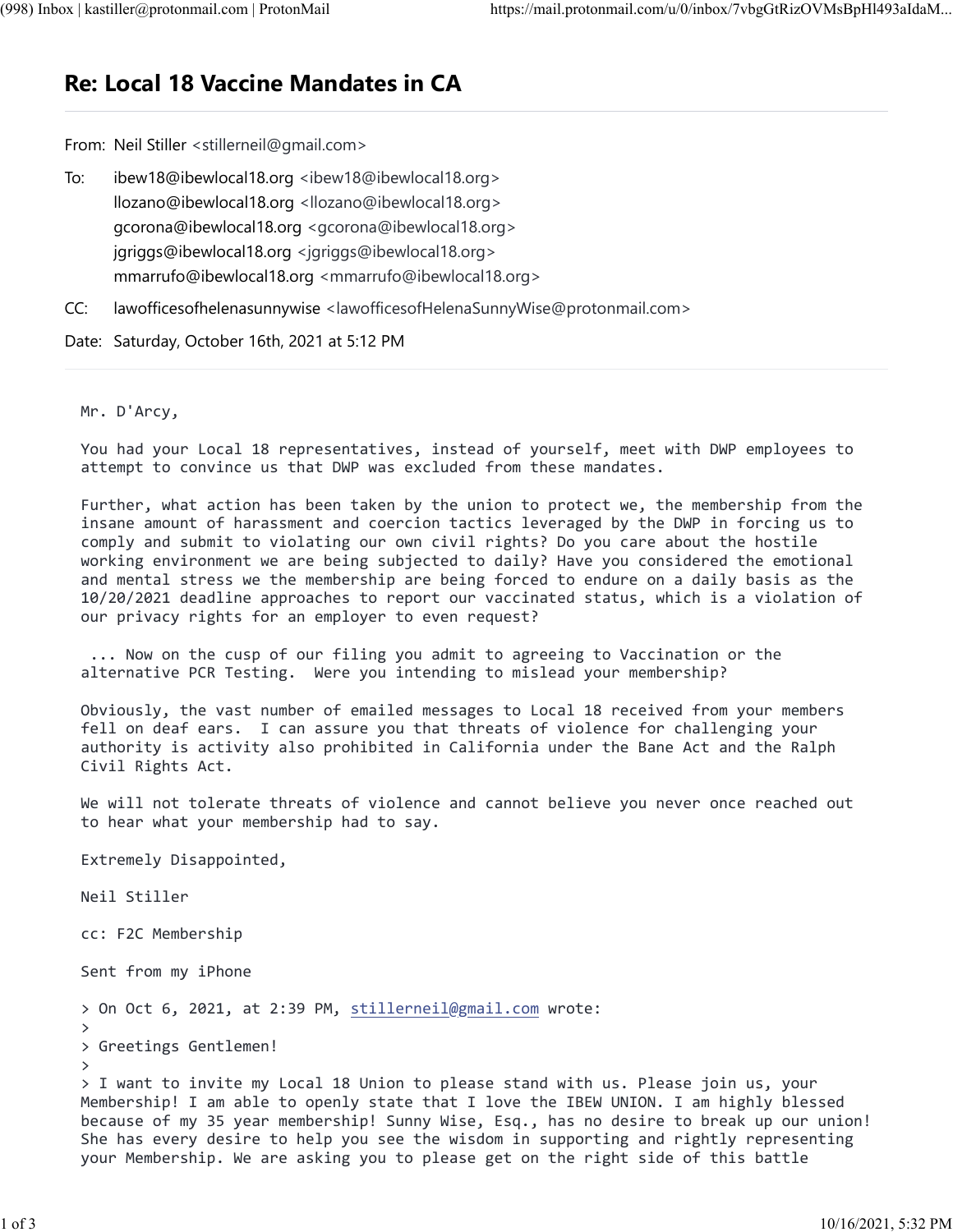```
against this absolutely unconstitutional medical tyranny!
>
> We do not want our union to be taken over by a trusteeship. We do not want a "Right to 
Work" state in California. We do want to maintain right standing with our union. We want 
the international union to understand that we are not accepting of their position on 
these Covid-19 Vaccine Mandates. See the attached, please. >
>
> We want BOTH Local 11 and Local 18 to stand in Agreement against the DWP, the 
City/County and State in this fight. Please!
>
> We are filing our injunction next week. We —I need to hear from somebody, anybody, or 
call Sunny if you'd like. She is reaching out to every single union in town who has a 
Member in our Freedom To Choose Movement extending a reach. Please ask our Local 11 
brother, Joel Barton, to verify. We appreciate that the union has stood up for our labor 
rights being violated! This is encouraging. And we need you to stand up and protect us 
from the violations against our civil rights, privacy rights and CA Constitutional 
rights, not to mention all of the openly coercing and harassing your Members by the DWP. 
We have reached the turning point based on all of the deadlines put in place everywhere 
we turn.
>
> I am certain, by now, that you are aware of the FreedomToChoose LA, CA, USA Movement 
my wife and I started less than 30 days ago! Please see our website at:
> www.FreedomToChooseLA.com , in the event that you need more clarification as to our 
position on Forced Vaccination under threat of being fired or retaliated upon, etc., 
which I clearly stated in my first of what is now 3 emails.
>
>
>
>
> Respectfully,
> Neil Stiller
> 35 year A Ticket Member IBEW
> LOCAL 18
> LOCAL 11
>
> Sent from my iPhone
>
 stillerneil@gmail.com wrote:
>> 
>> Dear Mr. D'Arcy,
>>
>> I am seeking a statement from our IBEW Local 18 Union in regards to your support of 
Members as it relates to these violations of our rights by the City of Los Angeles, 
County of Los Angeles and the State of California officials. I have already emailed our 
local 18 representatives which has resulted in very little correspondence.
>>
>> I assure you that we, the Members, welcome your Support of our Constitutional Rights 
of freedom to choose as it relates to any forced covid-19 status reporting, mandatory 
vaccines, testing, masking, and exemptions.
>>
>> Please publish to the Membership as soon as possible.
>>
>> Respectfully,
>> Neil Stiller
>> 35 year A Ticket Member IBEW
>> LOCAL 18
>> LOCAL 11
>>
>> Sent from my iPhone
```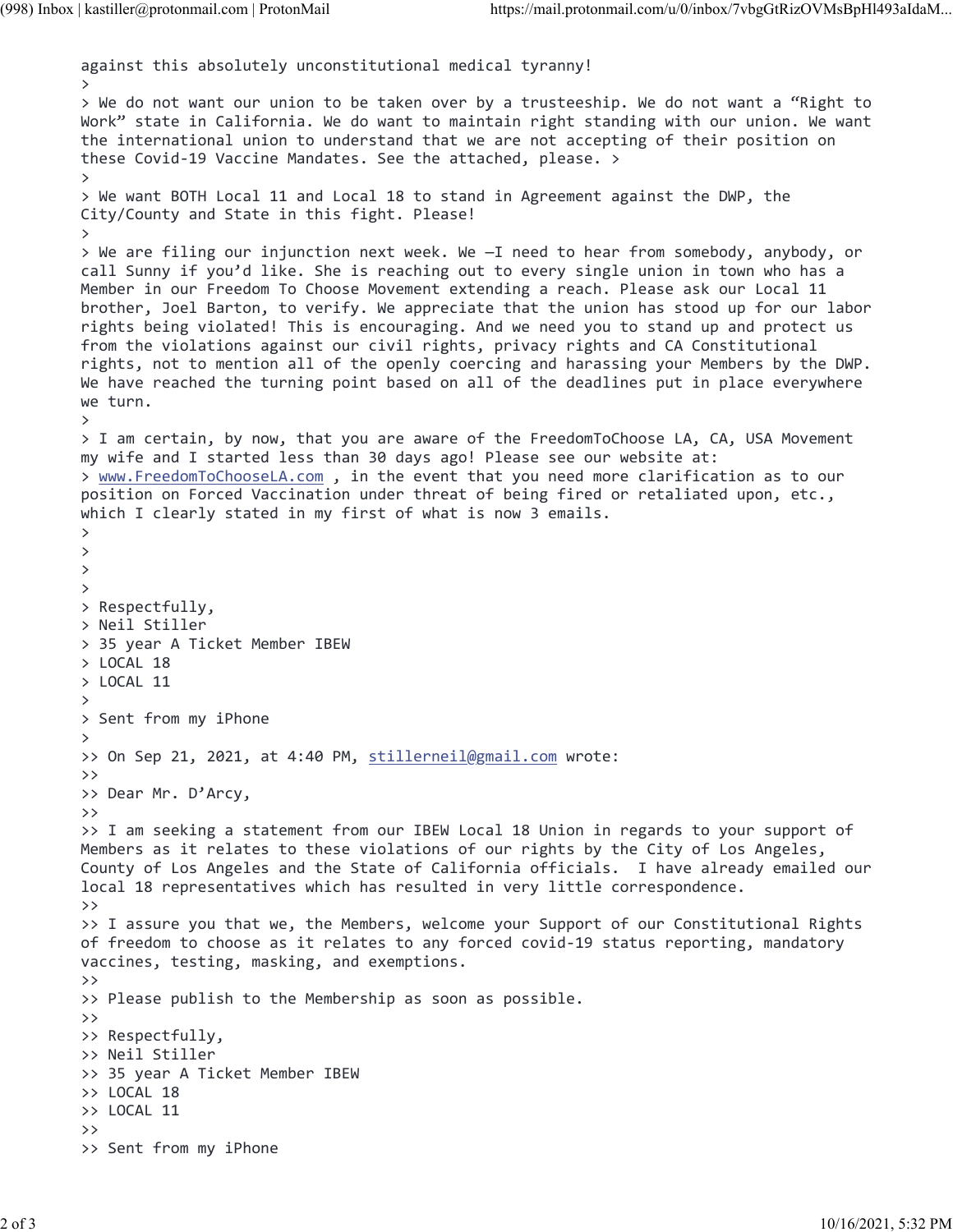## **115.27 KB**  $\oslash$  1 file attached

 $\bullet$  image0.jpeg (115.27 KB)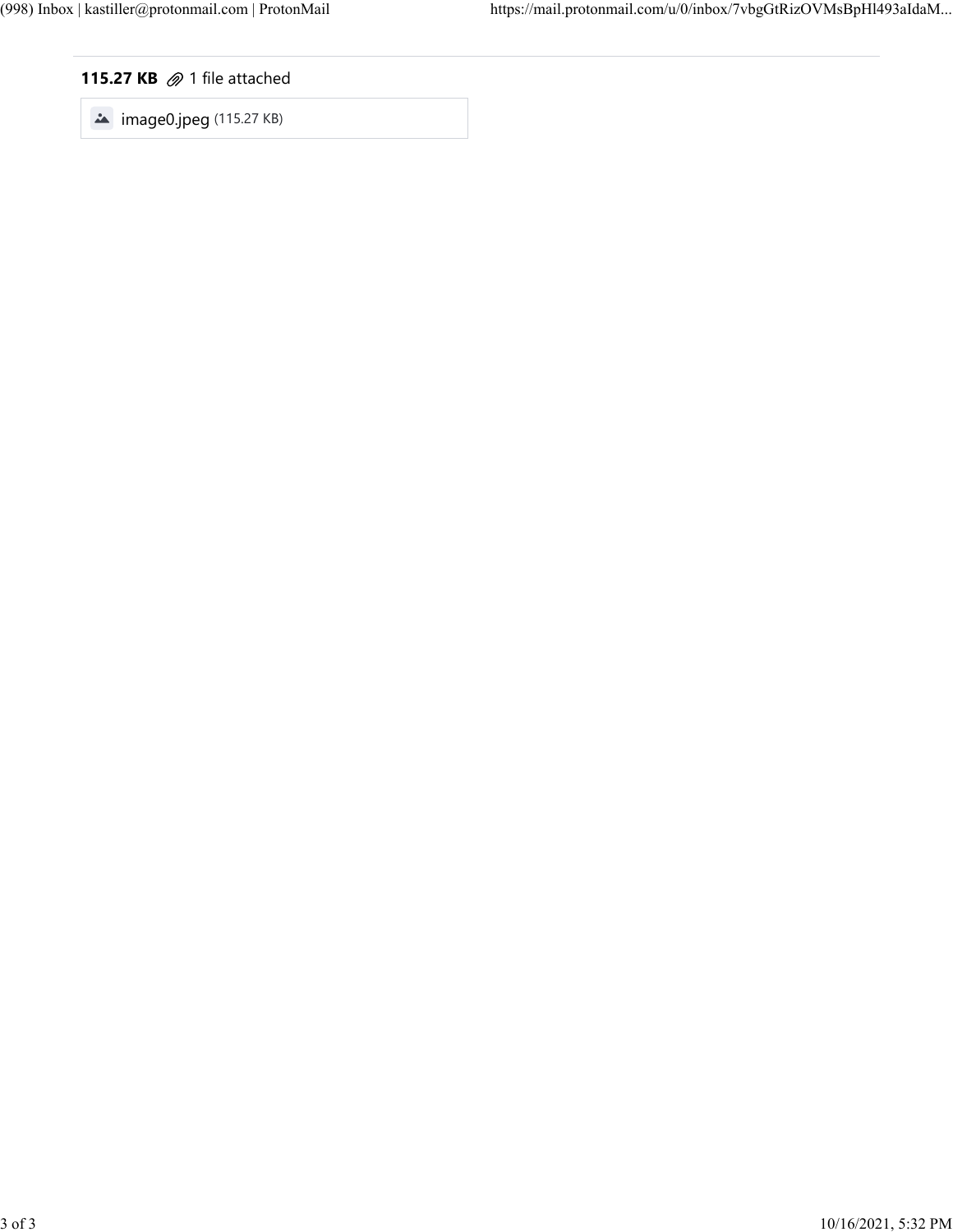Sent from my iPhone

Begin forwarded message:

**From:** stillerneil@gmail.com **Date:** September 6, 2021 at 11:45:36 AM MST **To:** Martin.Adams@ladwp.com, llozano@ibewlocal18.org, mmarrufo@ibewlocal18.org, gcorona@ibewlocal18.org, jgriggs@ibewlocal18.org **Cc:** lawofficesofhelenaswise@earthlink.net **Subject: Mandatory Covid 19 Vaccination**

Happy Labor Day!

To Whom It Concerns,

I have been an "A" Ticket Member with the IBEW for 34 years. A Local 18 Union member in good standing for close to 10 years, as an active Electrical Repairer. First, I am in support of Freedom of Choice, not Unconstitutional Medical Tyranny.

I send this email on Labor Day in solidarity with my Los Angeles City Employees Bothers and Sisters. I strongly oppose any mandates regarding mandatory vaccinations, mandatory vaccination policies, and mandatory testing and masking, for myself or any fellow members. I strongly oppose any form of discipline and coercion regarding my choices or any fellow members choices regarding personal health care decisions or surcharges against my wages to pay for testing which itself has proven to be unreliable, if not part of the problem.

If the union has already tentatively agreed to these terms, when are we, the Membership, going to be notified about the process of ratifying or rejecting the same?

Sincerely,

Neil Stiller DWP # 246560 IBEW# D792262

CC: Sunny Wise, Esq

Sent from my iPhone